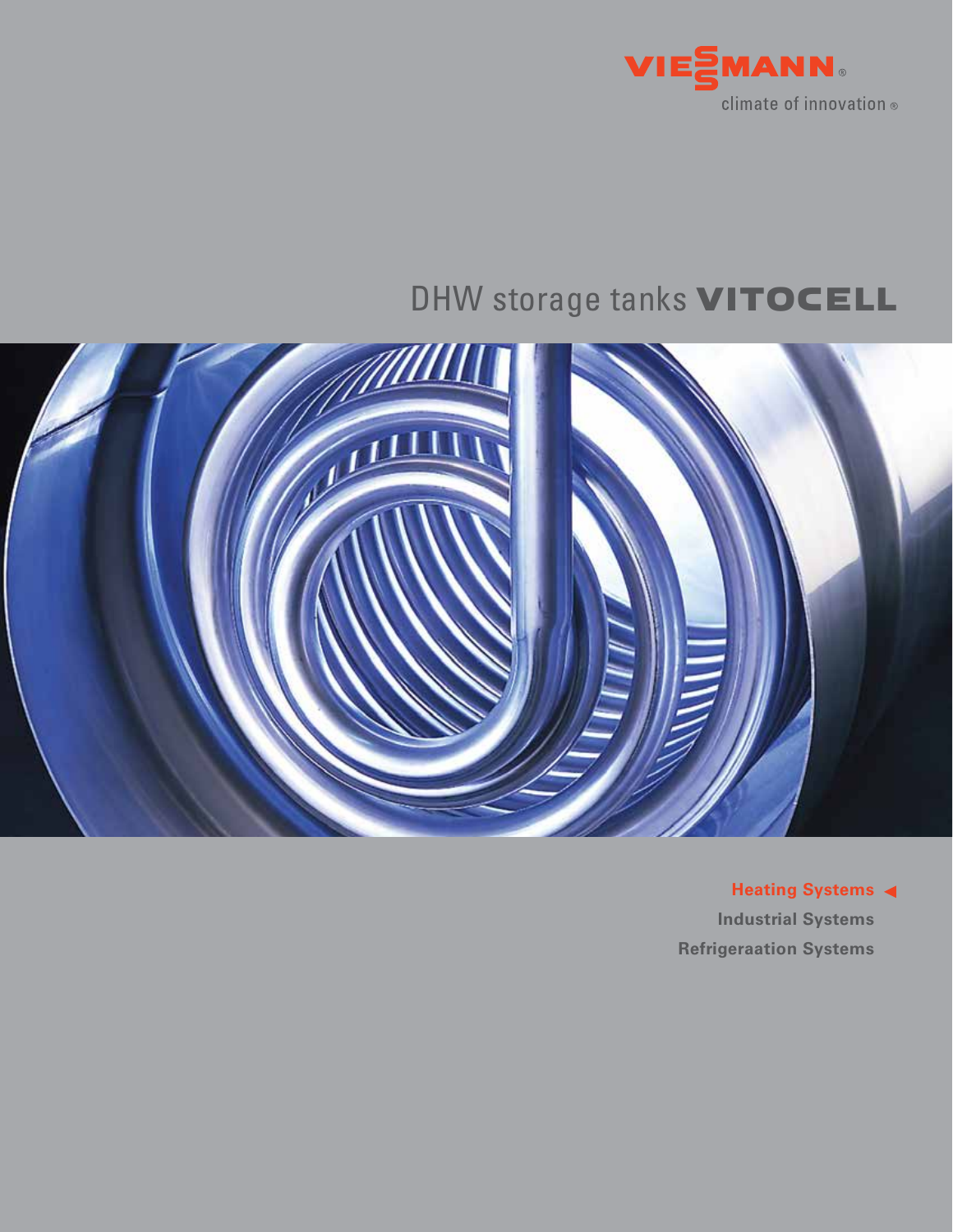

Vitocell domestic hot water storage tanks 42 to 119 USG / 160 to 450 ltr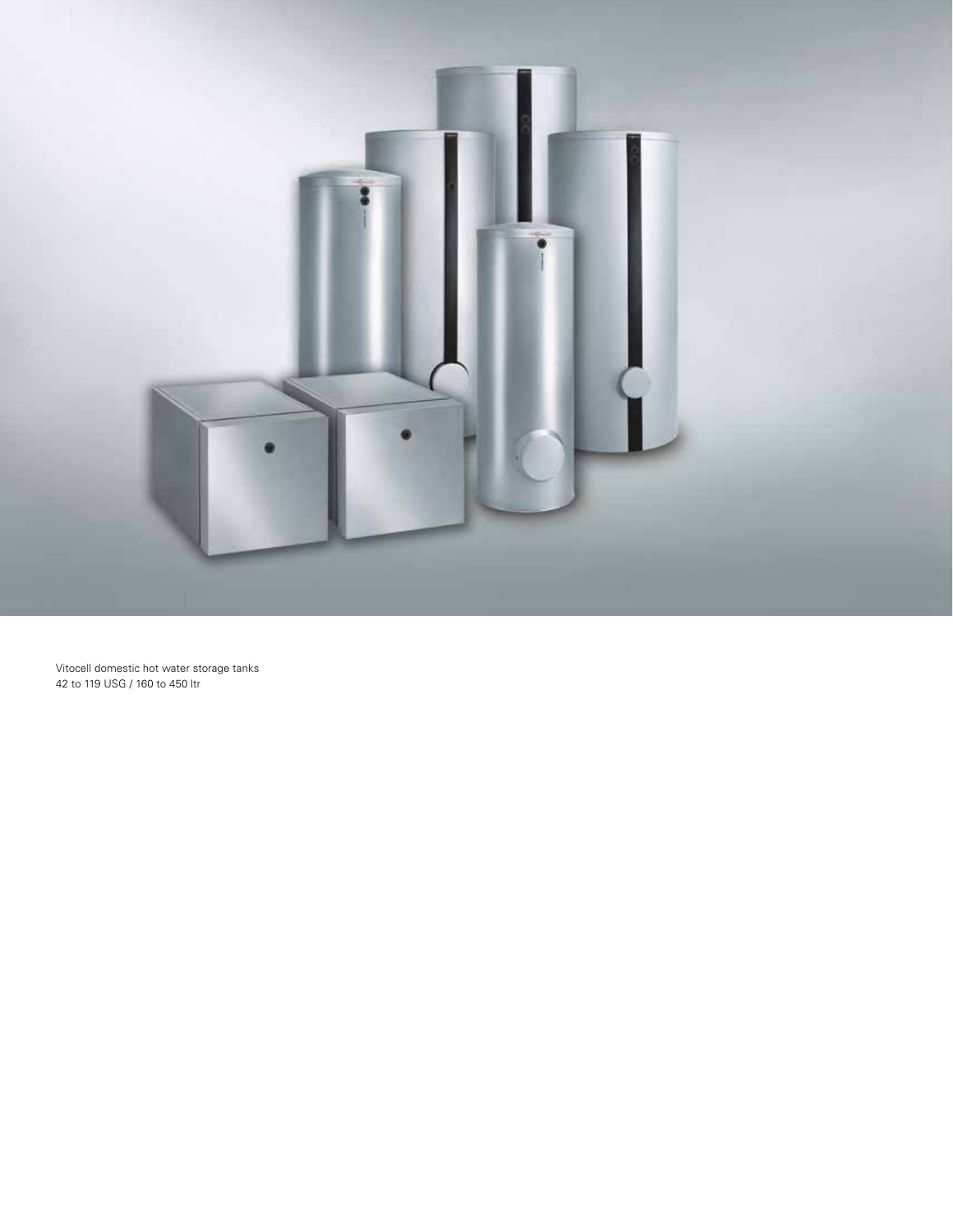## Rediscover domestic hot water comfort

With a Vitocell tank from Viessmann, you increase your comfort level and your savings at the same time - the Vitocell line offers something for everyone.

With a new Vitocell tank from Viessmann, you increase your comfort level and your savings at the same time! Fast recovery rates, large water volume, low standby losses translate into comfort, convenience, efficiency and reliability. Choose Vitocell – choose peace of mind.

#### **Something for everyone**

Tanks are available in vertical and horizontal designs, for placement beside or underneath a boiler, from 42 to 119 USG / 160 to 450 liters. Also, with Viessmann Integrated System Technology, boiler, tank and control match perfectly. Everything fits together, installs quickly and arrives factory-adjusted fast installation and maximum system performance are guaranteed. Find out on the following pages how you can improve your domestic hot water experience today.

#### **Vitocell 300**

Made of high-alloy stainless steel, the Vitocell 300 models are not only extremely hygienic, but are known for their operational reliability and long service life.

#### **Vitocell 100**

This series is an economical choice for convenient and efficient domestic hot water production.

The Vitocell 100 models are made of steel with a Ceraprotect two-coat enamel finish and a consumable anode to protect against corrosion.

#### **Satisfaction guaranteed**

The large heat exchanger surfaces of the Vitocell tanks extend right to the tank bottom and ensure an abundant supply of hot water and even water temperatures all day long. The heat exchanger coils are arranged for efficient venting and draining and facilitate start-up and smooth operation. HCFC-free insulation (foamed-in-place or wrap-around) reduces standby losses and increases operating efficiency.

#### **Maximum System Performance**

In contrast to most conventional direct-fired tanks, indirect-fired tanks from Viessmann, such as the Vitocell line, use the heating water from the boiler to heat the tank water. Space heating and domestic hot water production are integrated into one system - maximum system performance regulated by one control, powered by one burner!



**Did you know?** You can save up to 50% in operating cost with Viessmann indirect-fired domestic hot water storage tanks.

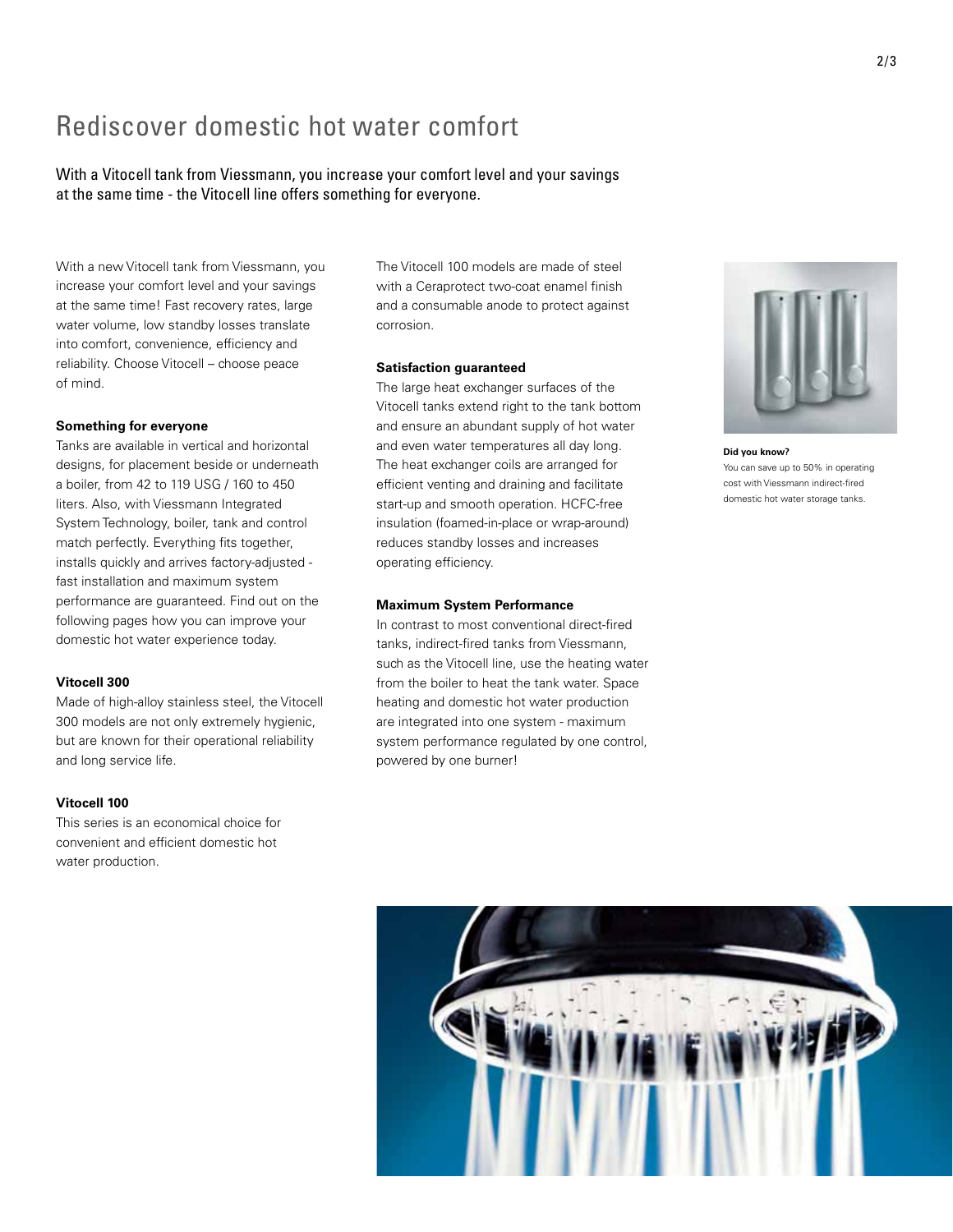

## VITOCELL 100-V

High performance and quality construction for economical domestic hot water Vertical, indirect-fired domestic hot water tank, 42 to 119 USG

The Vitocell 100 tank series is the economical choice for reliable and efficient domestic hot water production. Single-coil tanks are available in 4 sizes from 42 to 119 USG / 160 to 450 ltr. Dual-coil tanks for use in solar thermal applications are available in 2 sizes, 79 and 119 USG / 300 and 450 ltr.

#### **Quality construction**

The steel construction of the Vitocell 100 tanks has a two-coat enamel finish which protects all interior surfaces from corrosion.

While the base layer provides a solid bond between the steel construction and the enamel finish, the second layer protects the tank from corrosion.

For additional protection each tank comes with a consumable anode.



#### **Convenience**

Fast recovery rates and the large heat exchanger surfaces of the tank coil ensure an abundant supply of hot water and even water temperatures at all times.

For more flexibility and to meet larger domestic hot water demands, take advantage of a multi-tank installation (Vitocell-V 100, 79 and 119 USG / 300 and 450 ltr only).

#### **Economy**

Extremely efficient domestic hot water production via boiler (indirect-fired). Save up to 50% in operating cost compared to most conventional (direct-fired) domestic hot water production.

Highly-effective HCFC-free foamedin-place or wrap-around insulation reduces standby losses and operating cost.

#### **Solar tank**

Discover new ways of domestic hot water production! With the Vitocell-B 100 dual-coil tank you can have it two ways - via solar collector and/or the heating boiler. Find out more on pages 8/9.

#### **Vitocell 100-V single-coil tank**

- **1** Heat exchanger coil : heat is transferred from the boiler to the tank water
- **2** Magnesium anode : provides additional active corrosion protection
- **3** HCFC-free, foamed-in-place insulation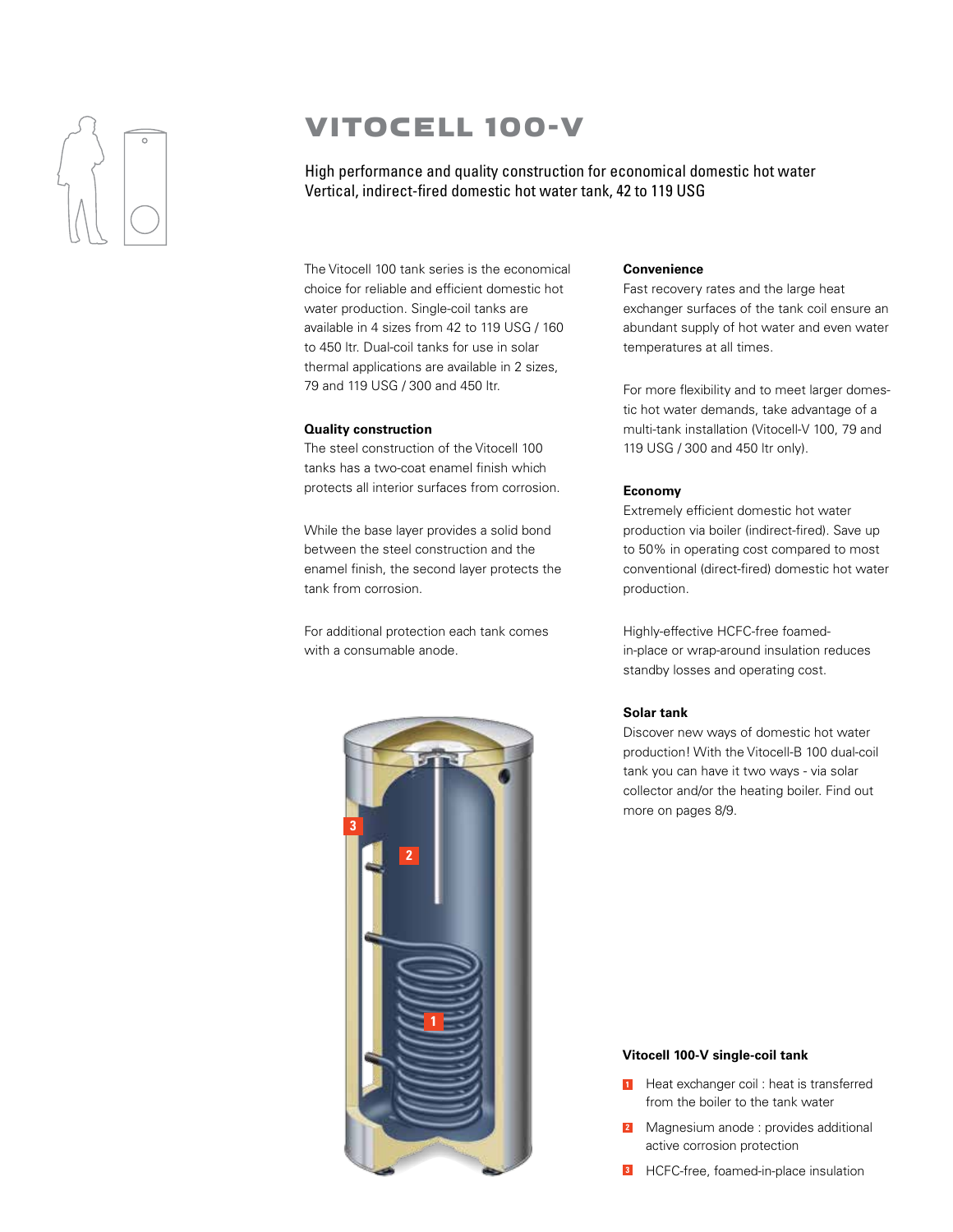



#### **Specifications**

- Four single-coil tank sizes from 42 to 119 USG / 160 to 450 ltr
- Two dual-coil tank sizes from 79 and 119 USG / 300 and 450 ltr
- Vitocell 100-V, 119 USG / 450 ltr is supplied with removable soft polyester fiber (PET) insulation for easy handling.

#### **Benefits at a glance**

- **Large heat exchanger surfaces for fast recovery rates and a** constant and reliable DHW supply.
- Tank coil extends to tank bottom which guarantees even and consistent water temperatures at all times.
- Quality steel construction and Viessmann Ceraprotect permanent two-coat enamel finish for operational reliability and long service life.
- **Magnesium anode provides additional active corrosion protection.**
- Save up to 50% of your operating costs with extremely efficient indirect hot water production by a condensing boiler.
- Highly effective, HCFC-free insulation keeps standby losses and operating cost to a minimum.
- I Ideal for small spaces with zero clearance to combustibles.
- Satisfy large DHW demands by connecting multiple Vitocell 100-V tanks (79 and 119 USG) to form a tank battery.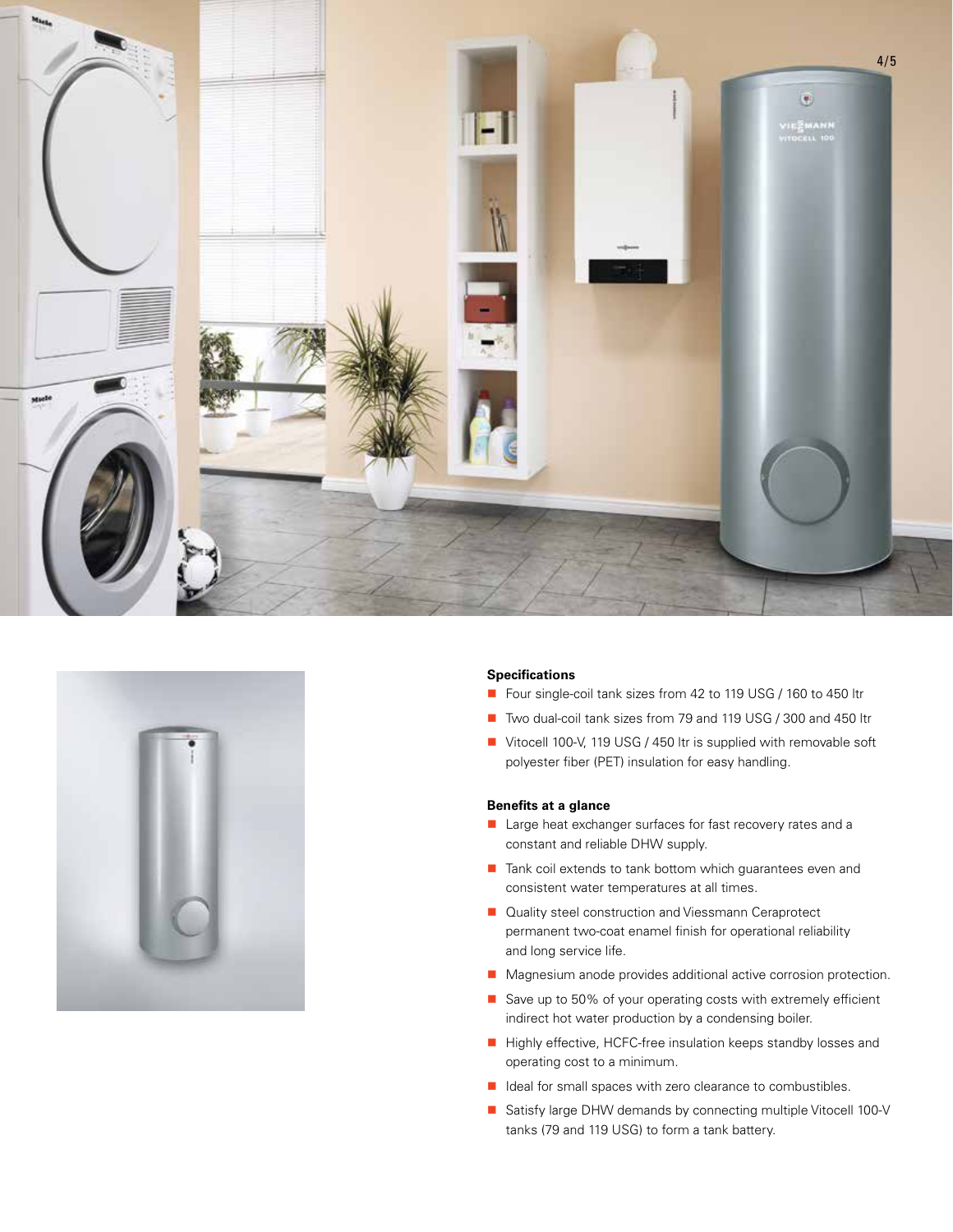

## VITOCELL 300-V/-H

Comfort, convenience and reliability for abundant supply of domestic hot water Vertical and horizontal, indirect-fired domestic hot water tank, 42 to 119 USG

The Vitocell 300 is the leading tank series in the Vitocell line of domestic hot water storage tanks. It's extremely durable, efficient, hygienic and provides all the hot water you need.

Available in vertical and horizontal designs, from 42 to 119 USG / 160 to 450 liters.

#### **Long Service Life**

Both tank and heat exchanger are made of SA240-316 Ti high-performance stainless steel, a material known for its durability, hygiene, acid resistance and aesthetic appearance. There is minimal wear - no corrosion protection is needed - and this maximizes your cost savings.

#### **Comfort**

Fast recovery rates due to large heat exchanger surfaces of the tank coil ensure an abundant supply of hot water and even water temperatures at all times. To meet the requirements of multiple-family housing you have the option of combining several Vitocell 300 tanks into 'tank batteries' - beside each other when room is available, or stacked (horizontal design) when space is at a premium.

#### **Efficiency**

Extremely efficient domestic hot water production via condensing boiler (indirect-fired). Save up to 50% in operating cost compared to most conventional (direct-fired) domestic hot water production. Highly effective HCFC-free foamed-in-place or wrap-around insulation reduces standby losses and operating cost.

#### **Solar tank**

Discover new ways of domestic hot water production! With the Vitocell-B 300 dual-coil tank you can have it two ways - via solar collector and/or the heating boiler. Find out more on pages 8/9.



#### **Vitocell 300-H horizontal tank**

- **1** Stainless steel heat exchanger coil extends to tank bottom to heat entire water volume
- **2** Foamed-in-place HCFC-free insulation
- **3** 316Ti Stainless steel construction
- Clean-out opening **4**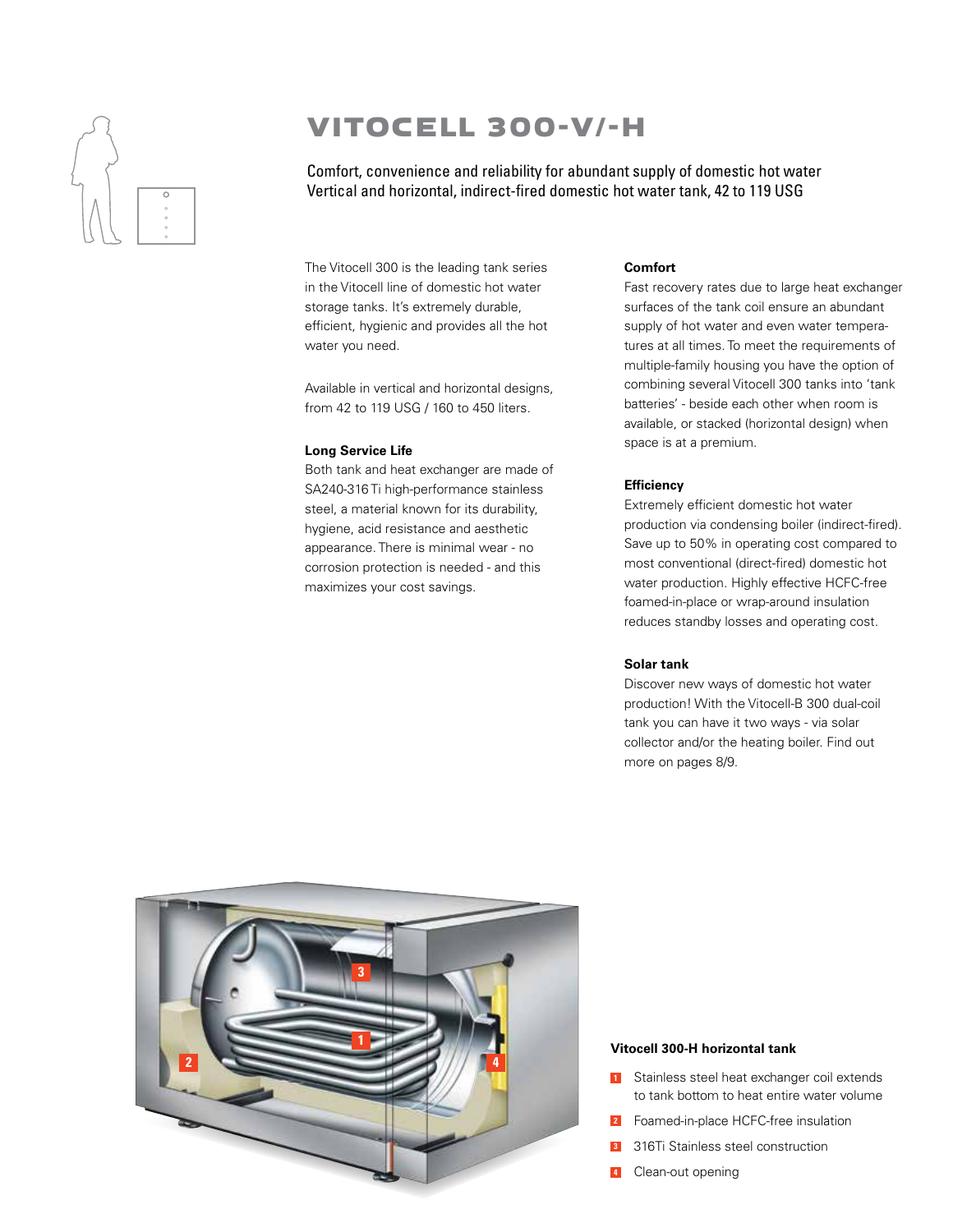



#### **Specifications**

- Three vertical single-coil tank sizes from 53 to 119 USG / 200 to 450 ltr
- Four horizontal single-coil tank sizes from 42 to 119 USG / 160 to 450 ltr
- Two vertical dual-coil tank sizes from 79 to 119 USG / 300 and 450 ltr
- Tank body and heat exchanger coil constructed of SA240-316 Ti stainless steel

#### **Benefits at a glance**

- $\blacksquare$  Peace of mind with lifetime warranty for residential installations.
- **E** Large heat exchanger surfaces for fast recovery rates and a constant and reliable DHW supply.
- Tank coil extends to tank bottom guaranteeing even and consistent water temperatures at all times.
- $\blacksquare$  High alloy stainless steel construction provides operational reliability and a long service life.
- Scale and corrosion resistant, the Vitocell 300 is ideal for areas with poor water quality.
- Save up to 50% of your operating with extremely efficient indirect hot water production by a condensing boiler.
- Highly effective (HCFC-free) insulation keeps standby losses and operating cost at a minimum.
- Satisfy large DHW demands by connecting multiple Vitocell 300 DHW tanks to form a tank battery. Horizontal tanks can be stacked.
- I Ideal for small spaces with zero clearance to combustibles.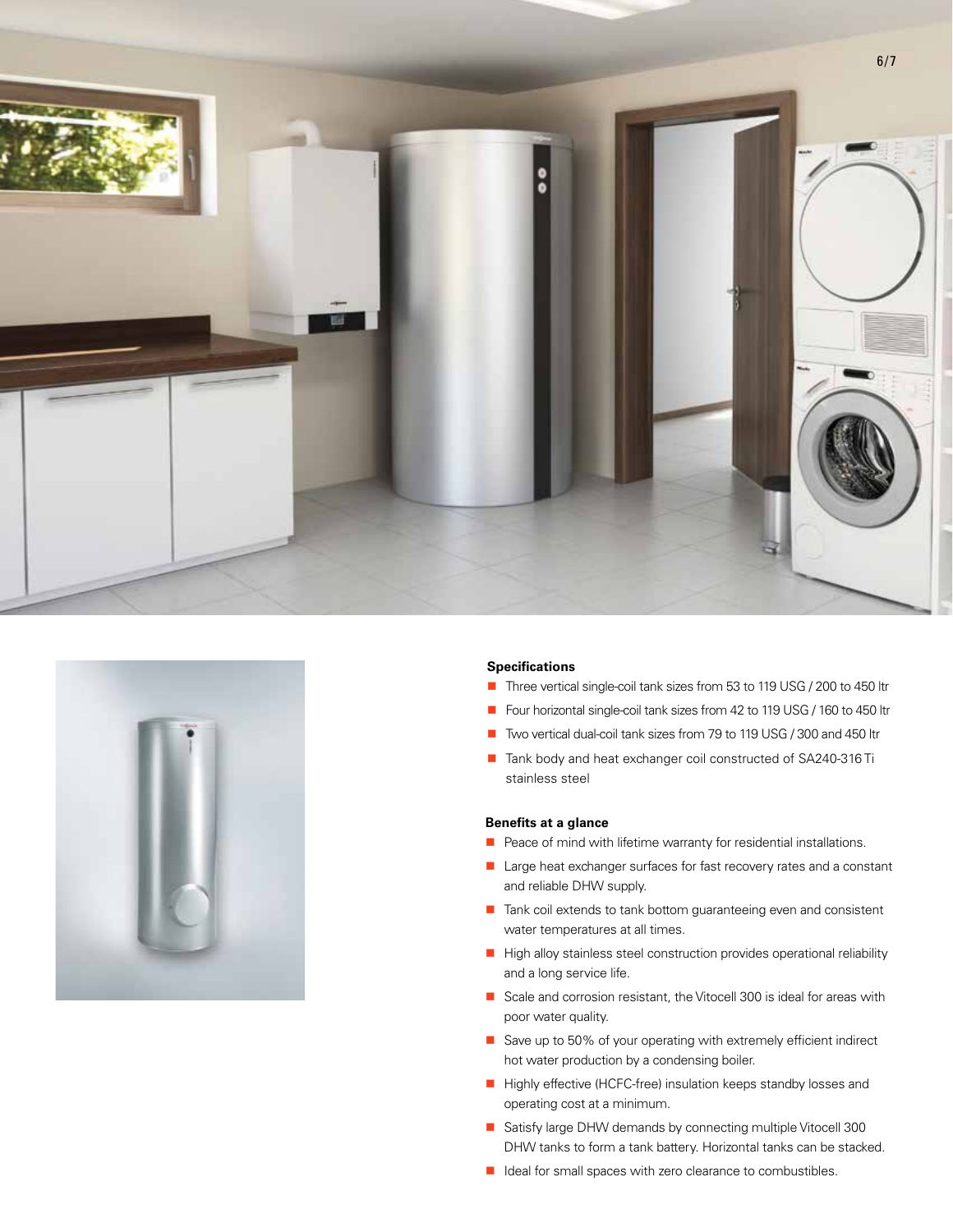## VITOCELL 300-B/100-B

Solar thermal sytems are ideal for integration with your indirect-fired DHW tank Vertical, indirect-fired dual-coil DHW tank, 79 to 120 USG



Vitosol 200-F flat plate solar collectors

Integrating indirect-fired domestic hot water (DHW) heating with your gas-fired condensing boiler can save as much as 50% in operating costs when compared to conventional direct-fired hot water production.

Our complete line of DHW storage tanks offers high-quality construction and fast recovery rates for an abundant supply of DHW at all times. Plus, with thick thermal insulation, your DHW is guaranteed to stay hot. In addition to vertical and horizontal DHW storage tanks, choose from economical enamel-lined or premium stainless steel construction for a variety of applications.

# **2 1 3 4**

#### **Your economical choice**

The Vitocell 100 Series meets all demands for comfortable and economical DHW heating. With steel construction, Ceraprotect enamel coating and a magnesium anode, the Vitocell 100 ensures operational reliability and a long service life. Single-coil tanks are available in 4 sizes from 42 to 119 USG. Dual-coil tanks for use in solar thermal applications are available in 2 sizes, 79 and 119 USG.

#### **Your premium choice**

Vitocell 300 tanks are made from corrosionresistant, high-alloy stainless steel to satisfy the most stringent hygiene standards. With its premium-quality construction, the Vitocell 300 offers long-term, reliable operation and comes with a lifetime warranty. Vitocell 300 tanks meet the stringent standards required to carry the Environmental Choice logo. Single-coil tanks are available in 7 sizes from 42 to 119 USG. Dual-coil tanks are available in 2 sizes, 79 and 119 USG.

#### **Solar hot water heating**

Our dual-coil solar tank allows both the solar collectors and gas-fired condensing boiler to produce your home's DHW. Solar heat is transferred using the lower coil, while backup heat is supplied by the heating boiler, as required, via the upper coil (see illustration). By using solar energy to help generate your home's DHW, you can lower your heating bill further without compromising your hot water supply.

#### **Vitocell 100-B dual-coil solar tank**

- **1** Lower coil : Heat is transferred from the solar collectors to the tank water
- **2** Upper coil : Additional heat supplied by the high-efficiency boiler
- **3** Stainless steel construction (Vitocell 300)
- **4** Clean-out opening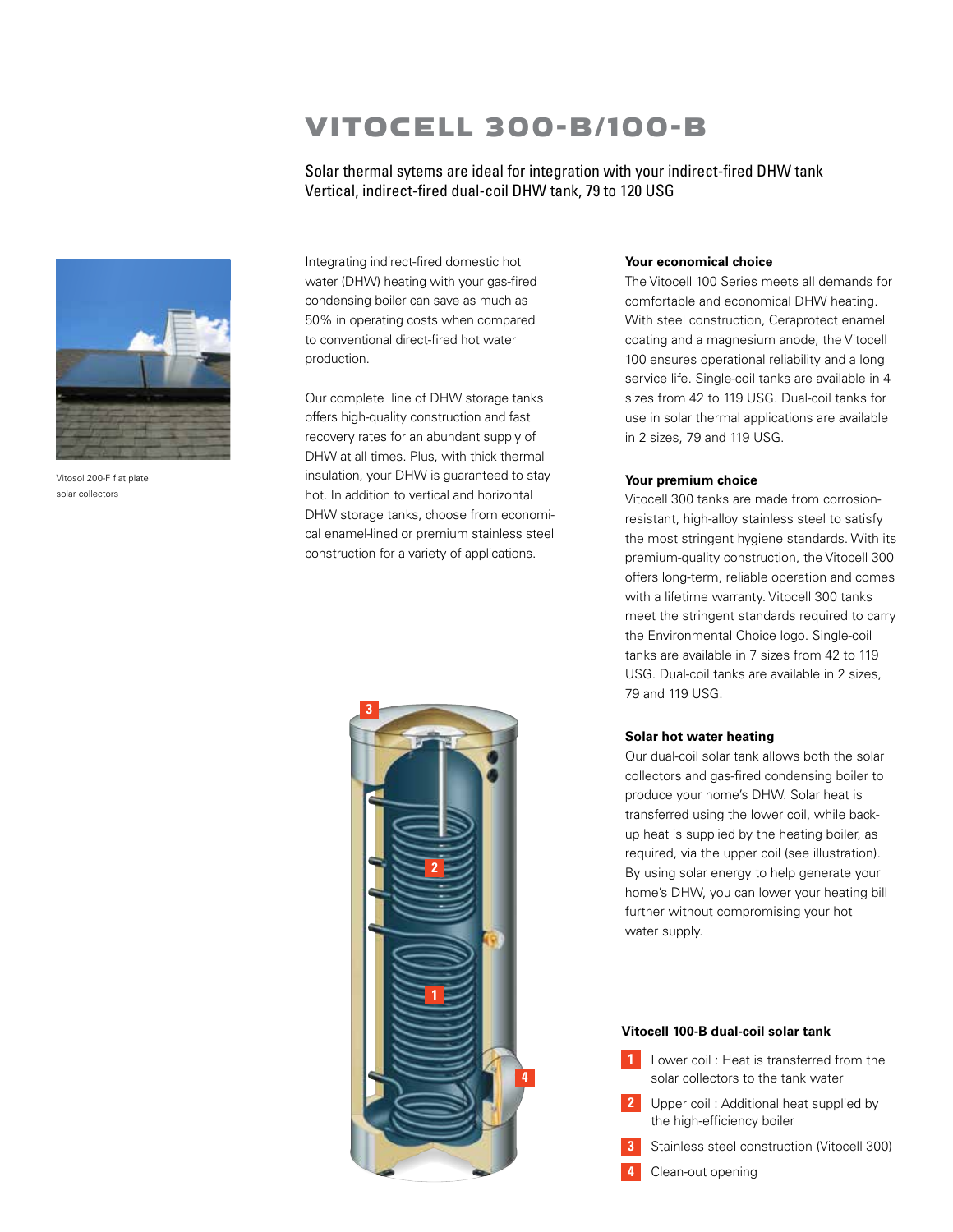

#### **How it works**

The tank has two coils. Via the bottom coil, heat is transferred from the solar collectors to the tank water. On days when the heat transfer from the solar collectors is too low, the boiler uses the top coil to supply additional heat to the tank water.

#### **Integration with an indirect-fired hot water tank**

If your home uses a hot water based heating system, you have the option of an integrated single-tank system. Using a dual-coil storage tank, both the solar collectors and gas-fired condensing boiler contribute to DHW production.

#### **High performance solar systems**

Built on more than 30 years of experience, our high-performance flat plate and vacuum tube solar collectors and system components deliver superior year-round performance in a variety of applications. Plus, for residential installations, we offer complete solar system packages that simplify ordering and installation.

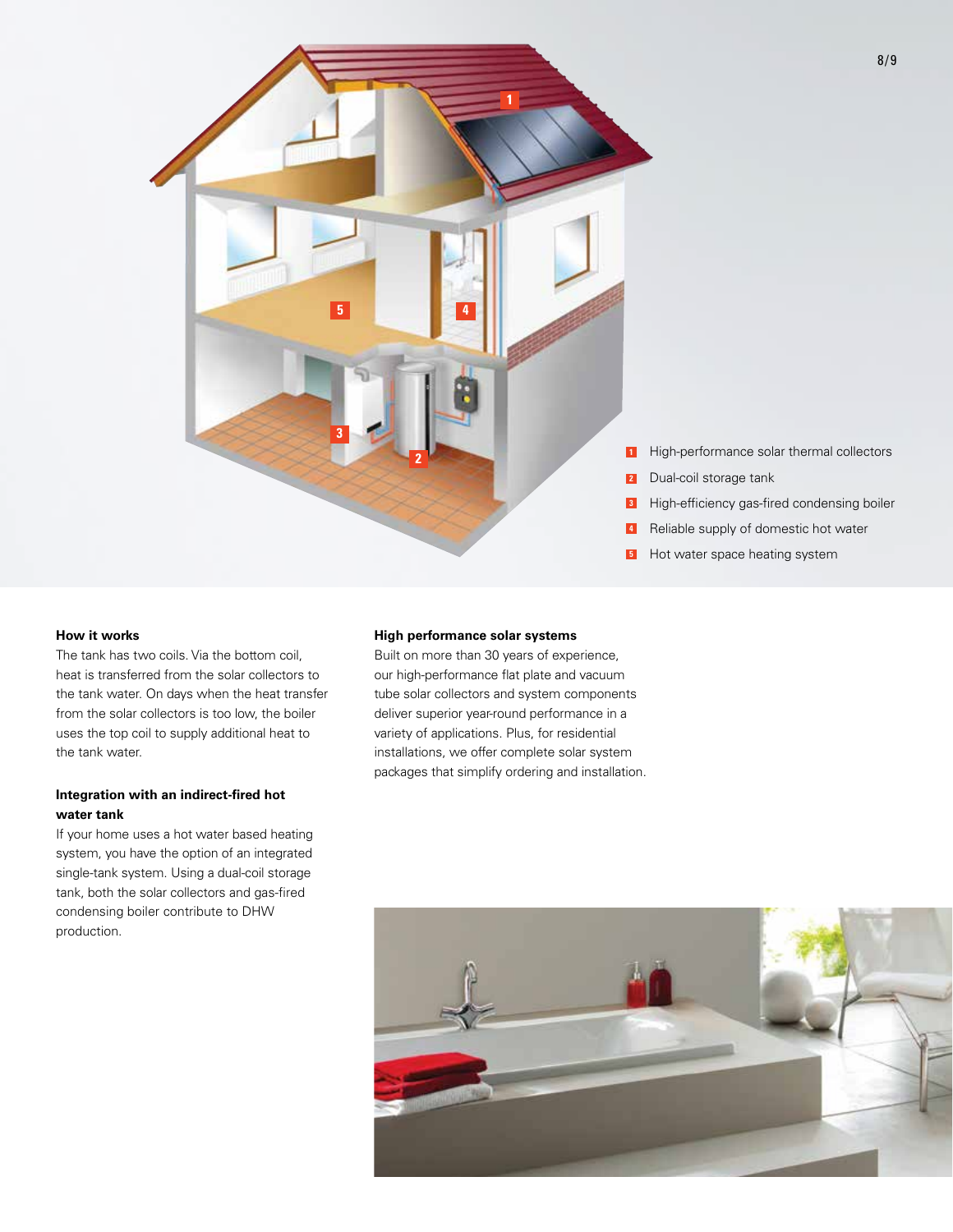# Technical Specifications



## Vitocell 100-V and Vitocell 100-B indirect-fired vertical DHW storage tank

| <b>Model</b>                  |        | <b>CVA</b> | <b>CVA</b> | <b>CVA</b> | <b>CVA</b> | $CVB*$ | CVB* |
|-------------------------------|--------|------------|------------|------------|------------|--------|------|
| Capacity                      | USG    | 42         | 53         | 79         | 119        | 79     | 119  |
|                               | ltr    | 160        | 200        | 300        | 450        | 300    | 450  |
| <b>Dimensions</b><br>(inches) | Width  | 23         | 23         | 25         | 33.5       | 25     | 33.5 |
|                               | Depth  | 24         | 24         | 27.75      | 35.25      | 28     | 36   |
|                               | Height | 47         | 55.5       | 68.75      | 77         | 69     | 77   |
| Weight                        | lbs    | 190        | 214        | 333        | 399        | 353    | 452  |

\*Bivalent, dual-coil hot water production via solar collector and boiler.



### Vitocell 300-V and Vitocell 300-B indirect-fired vertical DHW storage tank

| <b>Model</b>                  |            | <b>EVI</b> | <b>EVI</b> | <b>EVI</b> | EVB*  | EVB* |
|-------------------------------|------------|------------|------------|------------|-------|------|
| Capacity                      | <b>USG</b> | 53         | 79         | 119        | 79    | 119  |
|                               | ltr        | 200        | 300        | 450        | 300   | 450  |
| <b>Dimensions</b><br>(inches) | Width      | 23         | 25         | 36         | 25    | 36.5 |
|                               | Depth      | 25.5       | 27.75      | 38.5       | 27.75 | 38.5 |
|                               | Height     | 56         | 70         | 69.5       | 70    | 68.5 |
| Weight                        | lbs        | 168        | 220        | 245        | 251   | 275  |

\*Bivalent, dual-coil hot water production via solar collector and boiler.



## Vitocell 300-H indirect-fired horizontal DHW storage tank

| <b>Model</b>                  |        | <b>EHA</b> | <b>EHA</b> | <b>EHA</b> | <b>EHA</b> |
|-------------------------------|--------|------------|------------|------------|------------|
| Capacity                      | USG    | 42         | 53         | 92         | 119        |
|                               | ltr    | 160        | 200        | 350        | 450        |
| <b>Dimensions</b><br>(inches) | Width  | 25.25      | 25.25      | 32.75      | 35.75      |
|                               | Depth  | 42.25      | 48.25      | 62.5       | 65         |
|                               | Height | 25.75      | 25.75      | 31         | 35         |
| Weight                        | lbs    | 168        | 185        | 379        | 421        |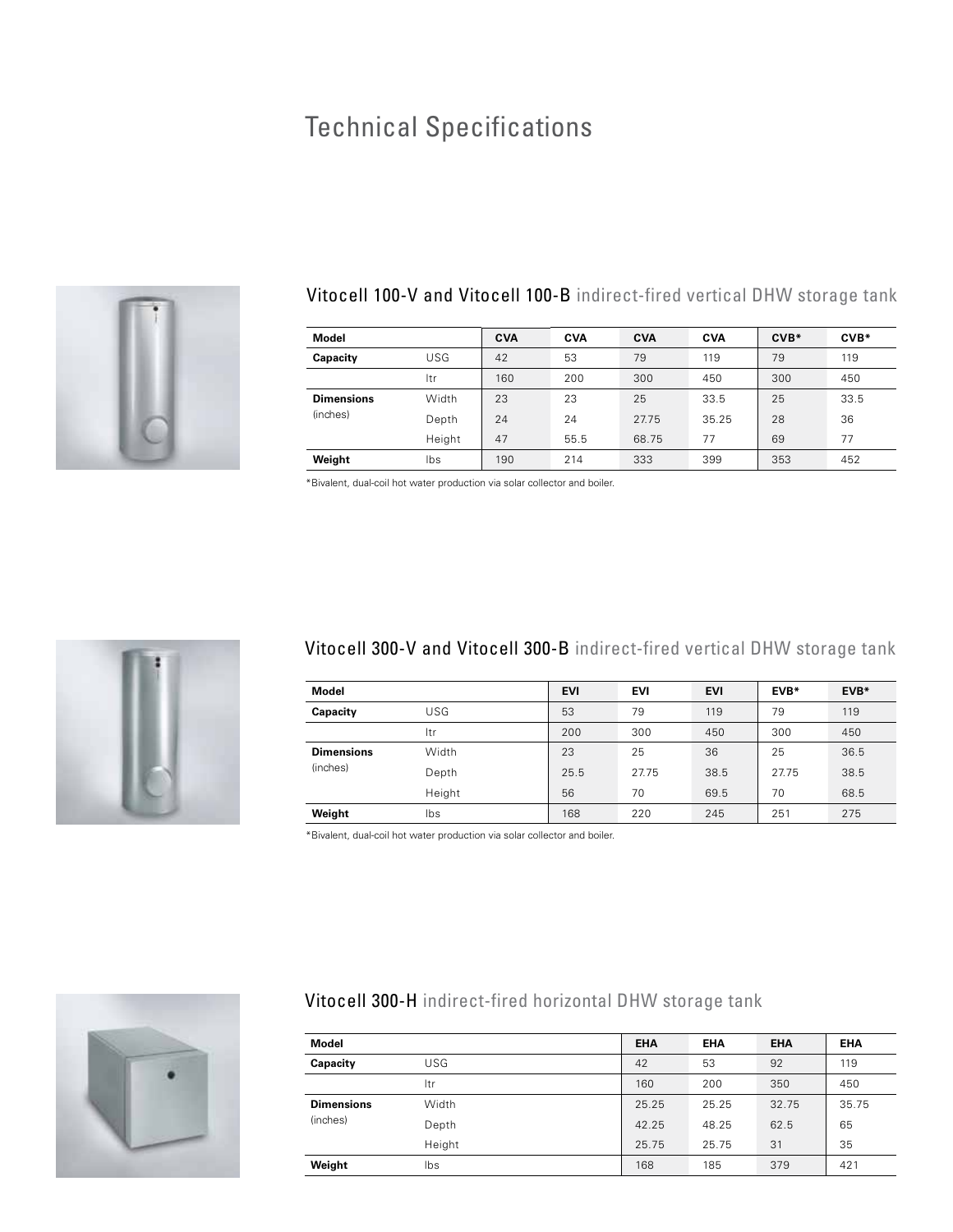## Viessmann - The Company

#### **Viessmann - climate of innovation**

The Viessmann brand promise concisely expresses all that we hope to achieve. It is our key brand message and, together with our brand label, an identifying feature throughout the world. "Climate of innovation" is a promise on three levels: It is a commitment to a culture of innovation. It is a promise of high product utilization and, at the same time, an obligation to protect the environment.

#### **Comprehensive range of products and services for all fuel types**

Viessmann is one of the leading international manufacturers of heating systems and, with its comprehensive range of products and services, offers individual solutions of efficient systems for all applications and fuel types. As an environmental pioneer, the company has been supplying particularly efficient and clean heating systems for decades.

#### **Acting in a sustainable manner**

For Viessmann, to take responsibility, means a commitment to act in a sustainable way. This means bringing ecology, economy and social responsibility into harmony with each other, ensuring that current needs are satisfied without limiting the basis for life for the generations to come.

#### **Efficiency program**

With our efficiency program, Viessmann shows that the political goals set for 2020 with regard to climate and energy can already be achieved today with commercially available technology.

This project demonstrates:

- **E** Environmental protection
- Efficiency with resources
- Securing manufacturing sites for the future

As a result, fossil fuels have been cut by 40 percent and CO $_{\textrm{\tiny{2}}}$  emissions reduced by a third.



**Deutscher** Nachhaltigkeitspreis Deutschlands nachhaltigste<br>Marke 2013

Viessmann won the German Sustainability Award 2013 for its commitment to climate protection and efficient use of resources.



For the particularly efficient utilization of energy through the innovative heat recovery center at the company's main site in Allendorf/Eder, Viessmann was rewarded with the Energy Efficiency Award 2010.

#### **Viessmann Werke GmbH & Co. KG**

#### **Company details**

- Established in: 1917
- Employees: 11,500
- Group turnover: 2.2 billion Euro
- Export share: 56 percent
- 22 factories in 11 countries
- Operating in 74 countries
- 120 sales offices worldwide

#### **Performance spectrum**

- Condensing technology for oil and gas
- Solar thermal systems
- Heat pumps
- Wood combustion systems
- CHP modules
- **Biogas plants**
- Services